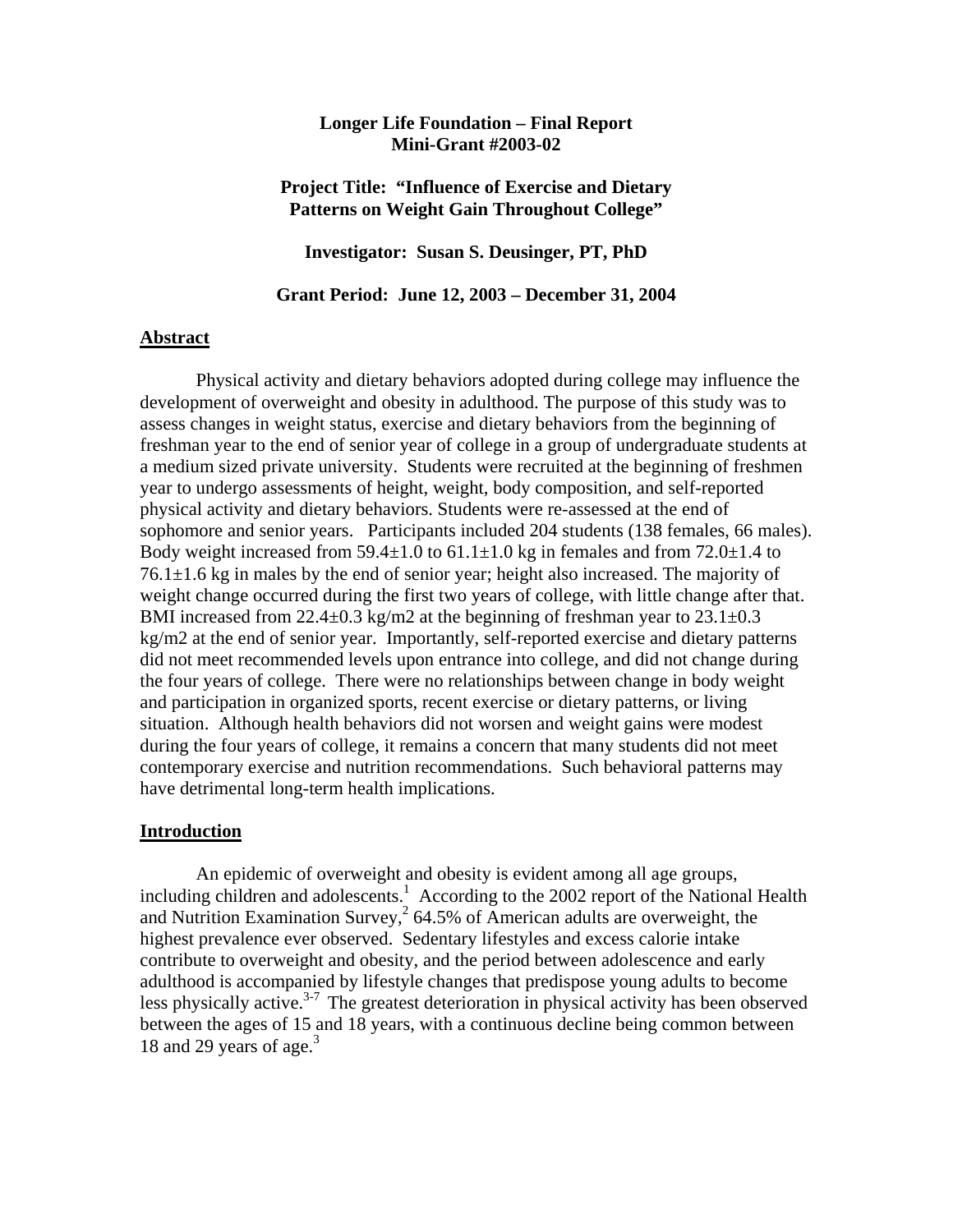Weight gain during the first year of college has been described as a problem for many students, but there is little evidence to support or refute these anecdotal reports. Recent studies have shown that college students' behavioral patterns may put them at risk for overweight during adulthood. Failure to meet recommended guidelines for healthy eating<sup>10-13</sup> and physical activity<sup>10,11,14-16</sup> appears to be characteristic of many college students. Although mean BMI ranges in college students have been reported by several investigators to be in low risk categories,  $17,18$  some studies have concluded that as many as  $35\%$  of undergraduate students may be overweight.<sup>19</sup> In view of the current epidemic of obesity – which is now a world-wide and global phenomenon<sup>20</sup> – studies are needed to identify behavioral patterns that can prevent the serious health impact of physical inactivity and unhealthful eating patterns. The college environment may be an ideal environment in which to prepare young adults to assume responsibility for lifestyle behaviors that will enhance health in later adulthood.

## **Methods**

Assessments were conducted upon enrollment in the freshman year, and again at the end of sophomore and senior years. Assessments included measurements of height, weight, body composition, and self-reported physical activity and dietary behaviors using five questionnaires.

Height was measured with a portable stadiometer to the nearest 0.1 cm, and body weight was measured on a balance scale to the nearest 0.1 kg. These measurements were performed without shoes, hats, outer garments or heavy belts, and with pockets emptied. Body mass index (BMI) was calculated by dividing body weight in kilograms by height in meters squared  $(kg/m<sup>2</sup>)$ . Body composition was assessed using bioelectrical impedance analysis (BIA). Fat-free mass, fat mass, and percentage body fat were calculated from biological resistance and reactance using a computer algorithm provided by the manufacturer (RJL Systems, Clinton Township, MI).

Questionnaires included demographics, health history, and EAT-26 to obtain descriptive information and to identify students at risk for disordered eating. Demographic information for all freshman students entering Washington University was obtained to determine whether our sample was representative of this college campus. Exercise and dietary questionnaires were based upon the transtheoretical model of behavior change, which distinguishes stages of readiness to engage in a particular behavior (e.g. precontemplation, contemplation, preparation, action and maintenance).<sup>21-</sup> 24

The exercise questionnaire assessed self-reported participation in aerobic, strengthening, and stretching exercises, with definitions based upon the American College of Sports Medicine guidelines.<sup>8</sup> The dietary questionnaire was used to assess whether students were: 1) meeting the guidelines established by the 5-A-Day campaign<sup>9</sup> to eat at least 5 fruits/vegetables daily; 2) limiting fried food intake to twice during the previous week; 3) limiting intake of high-fat fast foods to twice during the previous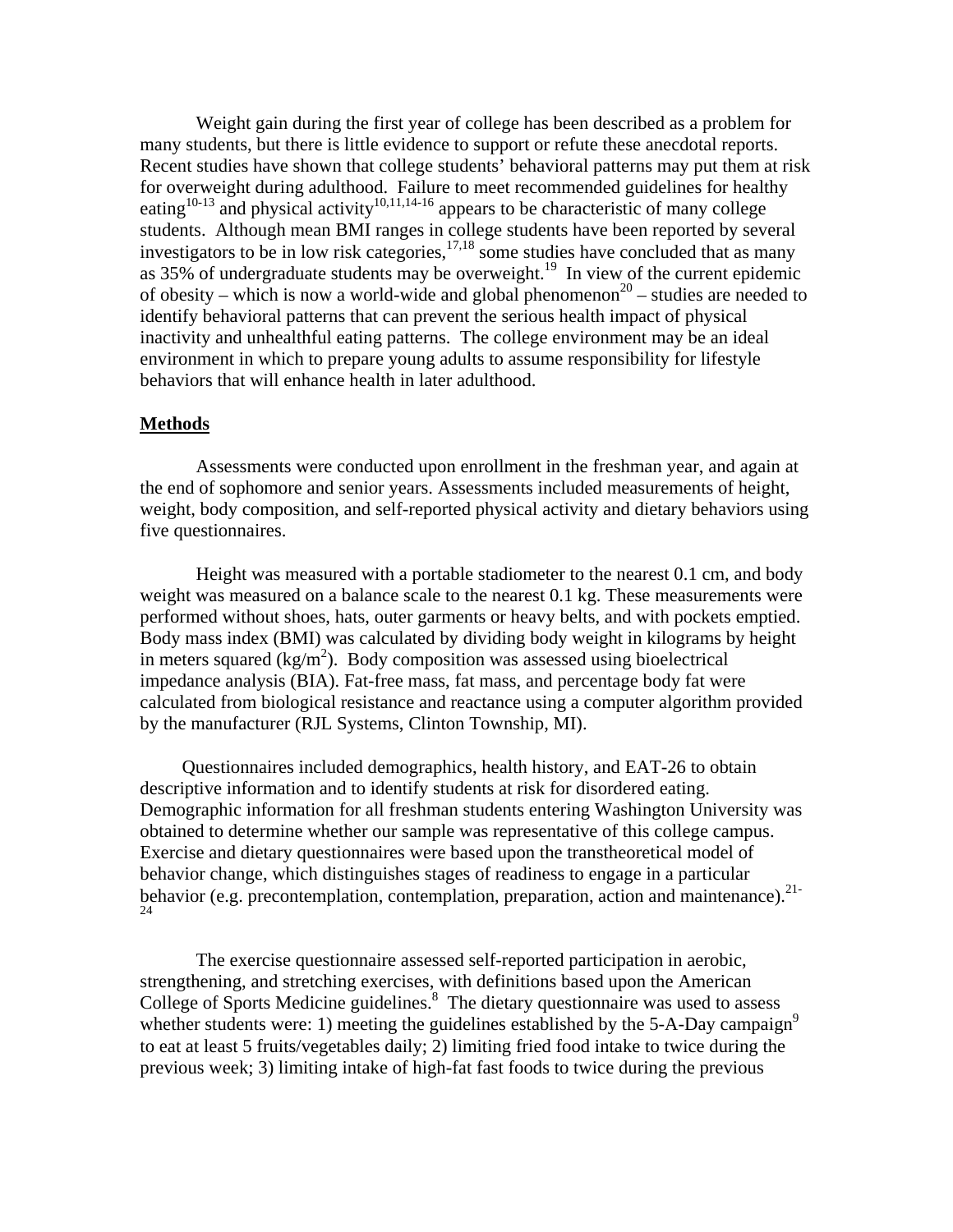week; 4) consuming 64 ounces of non-caffeinated, non-alcoholic beverages daily; and 5) readiness to adopt these behaviors.

Statistical analyses included simple descriptive statistics to provide basic information about the overall characteristics of the sample. In addition, differences between men and women were examined using either two-sample t-tests (for continuous outcome measures such as BMI) or chi-square tests (for categorical outcome measures such as exercise status). Changes in outcome measures from the beginning of freshmen year to the end of senior year were evaluated using paired samples t-tests (for continuous variables) and McNemar's change test (for categorical variables). Significance was accepted at an alpha of 0.05.

#### **Results**

 Two hundred four students completed assessments at the beginning of freshman year and the end of senior year. Ninety-seven students were from the freshmen class enrolled in 1999, and 107 were from the freshmen class enrolled in 2000. Because the characteristics of the 2 cohorts were similar, their data were combined in all analyses. The gender and racial/ethnic distribution was 68% female, 32% male, 75% Caucasian, 11% Asian, 6% African American, 3% Hispanic, and 5% of other or unknown background. Mean age was  $18.1 \pm 0.2$  years. One hundred thirty one of these 204 students also completed assessments at the end of sophomore year. At the beginning of freshman year, the majority of students (72%) were classified as normal weight using the adult BMI criteria.

From the beginning of freshman year to the end of senior year, body weight increased from  $59.4\pm1.0$  to  $61.1\pm1.0$  kg in females, and from  $72.0\pm1.4$  to  $76.1\pm1.6$  kg in males. By the end of senior year, there was an increase in the number of students classified as overweight. The majority of weight change occurred during the first two years of college, with little change after that. BMI increased from  $22.4\pm0.3$  kg/m<sup>2</sup> at the beginning of freshman year to  $23.1 \pm 0.3$  kg/m<sup>2</sup> at the end of senior year, with a BMI range of  $17.2 - 46.2$  kg/m<sup>2</sup> during the latter assessment.

Importantly, self-reported exercise and dietary patterns did not improve or worsen during the four years of college. BMI during senior year was inversely related to fried food consumption ( $r=-0.185$ ,  $p=0.008$ ), but there were no relationships between change in body weight and participation in organized sports, recent exercise or dietary patterns, or living situation (i.e. dormitory, apartment, etc.). The exercise and dietary patterns of these college students did not meet recommended levels upon entrance into college, and do not appear to improve or worsen during their four years of college life.

#### **Discussion**

This is one of only a few studies to provide measured, longitudinal data on college students from the beginning of freshman year to the end of senior year. Based on measurements taken on a sub-set of subjects after the first year of college, our data does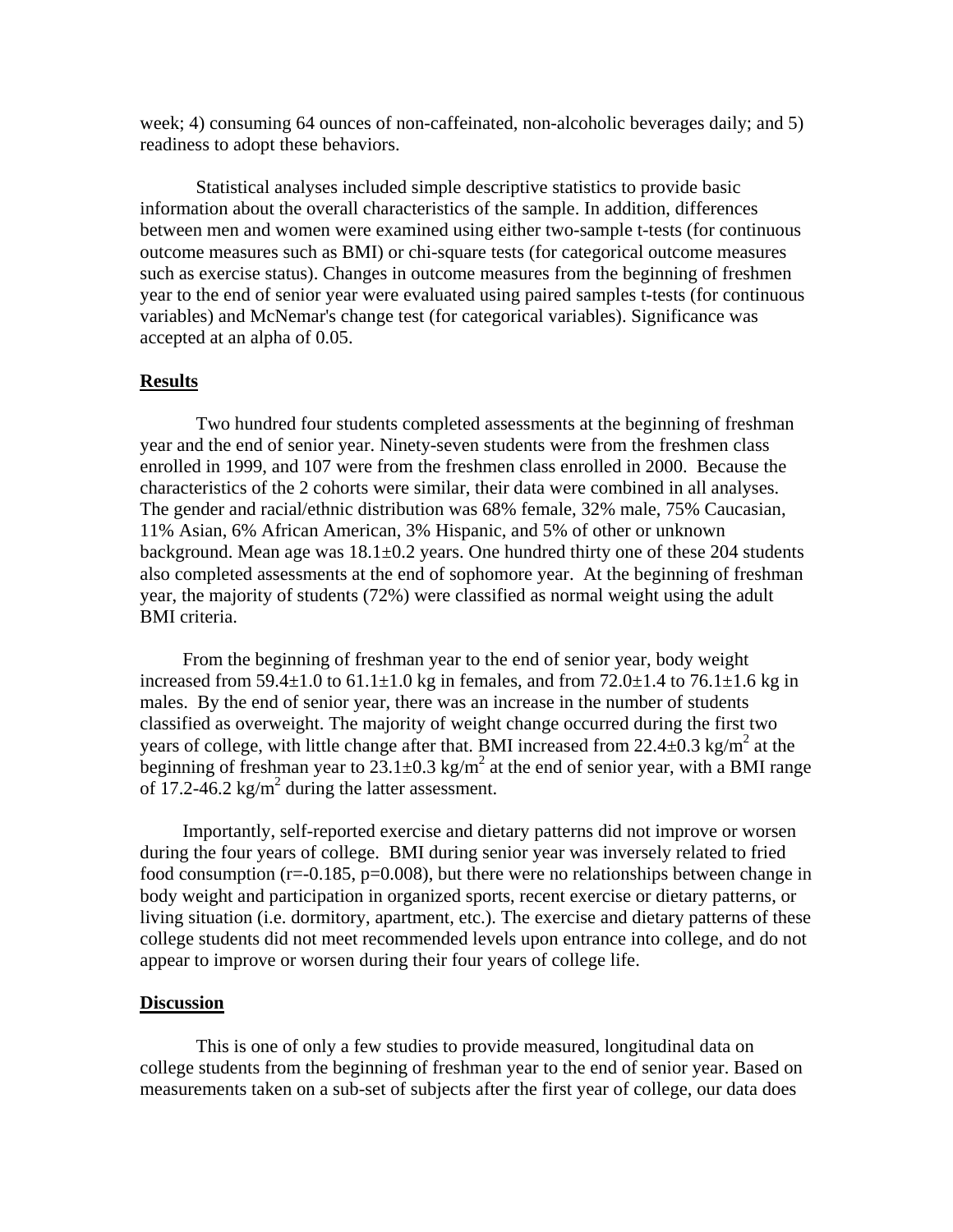not support the commonly held belief of the "freshman 15", but rather suggests that weight gain is highly variable between individuals, with only a modest increase in BMI during college, on average. However, our results indicate that exercise and dietary patterns of college students, during freshman, sophomore and senior years, do not meet recommended guidelines for many of these students. The long-term implications of health behaviors during college are unclear, but there is an abundance of evidence that a sedentary lifestyle and adverse dietary patterns contribute to a variety of disease risk factors.

The institutional culture in which studies of health and health behaviors are done may have a significant impact on individual behavior. Proposal of strategies to encourage college students to pursue more healthful eating and exercise patterns can emanate from evidence about current patterns. Understanding what can motivate change in a group who will imminently enter adulthood may help to reduce the incidence of physical inactivity, overweight and obesity in our society.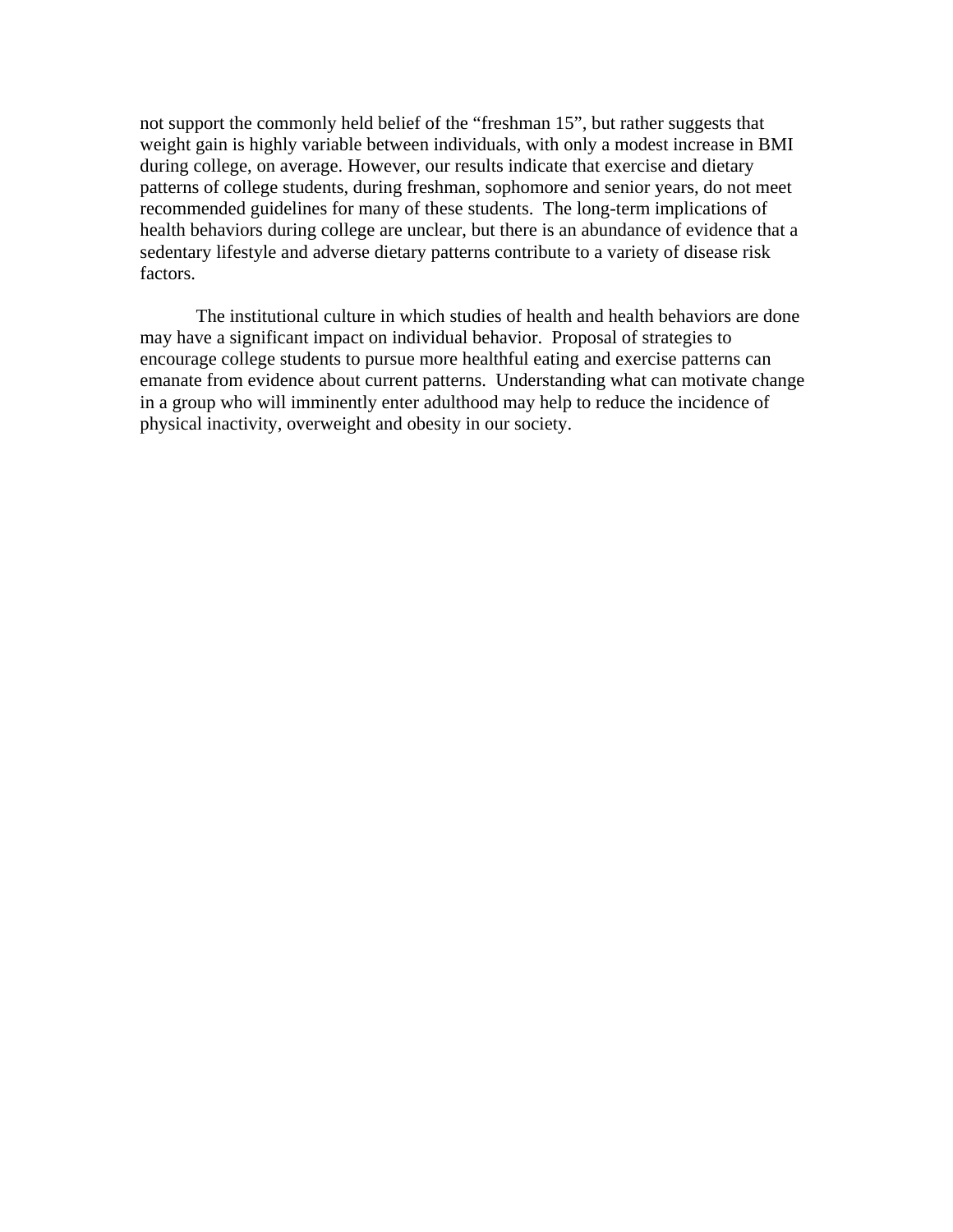# **References**

- 1. Ogden CL, Flegal KM, Carroll MD, Johnson CL. Prevalence and trends in overweight among US children and adolescents. 1999-2000. *JAMA.* 2002;288:1728-1732.
- 2. Flegal KM, Carroll MD, Ogden CL, Johnson CL. Prevalence and trends in obesity among US adults. 1999-2000. *JAMA.* 2002;288:1723-1727.
- 3. Caspersen CJ, Pereira MA, Curran KM. Changes in physical activity patterns in the United States, by sex and cross-sectional age. *Med Sci Sports Exerc.* 2000;32:1601- 1609.
- 4. Kimm SY, Glynn NW, Kriska AM, et al. Longitudinal changes in physical activity in a biracial cohort during adolescence. *Med Sci Sports Exerc.* 2000;32:1445-1454.
- 5. From the Centers for Disease Control and Prevention. Physical activity trends-- United States, 1990-1998. *JAMA.* 2001;285:1835.
- 6. Telama R, Yang X. Decline of physical activity from youth to young adulthood in Finland. *Med Sci Sports Exerc.* 2000;32:1617-1622.
- 7. Van Mechelen W, Twisk JW, Post GB, et al. Physical activity of young people: the Amsterdam Longitudinal Growth and Health Study. *Med Sci Sports Exerc.* 2000;32:1610-1616.
- 8. American College of Sports Medicine Position Stand. The recommended quantity and quality of exercise for developing and maintaining cardiorespiratory and muscular fitness, and flexibility in healthy adults. *Med Sci Sports Exerc.* 1998;30:975-991.
- 9. Havas S, Heimendinger J, Reynolds K, et al. 5 a day for better health: a new research initiative. *J Am Diet Assoc.* 1994;4:32-36.
- 10. Racette SB, Deusinger SS, Strube MJ, Highstein GR, Deusinger RH. Weight Changes, Exercise, and Dietary Patterns During Freshman and Sophomore Years of College. *Journal of American College Health.* 2005;53(6):245-251.
- 11. Huang TTK, Harris KJ, Lee RE, Nazir N, Born W, Kaur H. Assessing Overweight, Obesity, Diet, and Physical Activity in College Students. *Journal of American College Health.* 2003;52(2):83-86.
- 12. Lowry R, Galuska DA, Fulton JE, et al. Physical activity, food choice, and weight management goals and practices among US college students. *Am J Prev Med.* 2000;18:18-27.
- 13. Anding JD, Suminski RR, Boss L. Dietary intake, body mass index, exercise, and alcohol: are college women following the dietary guidelines for Americans? *J Am Coll Health.* 2001;49:167-171.
- 14. Grubbs L, Carter J. The Relationships of Perceived Benefits and Barriers to Reported Exercise Behaviors in College Undergraduates. *Fam Community Health.* 2002;25(2):76-84.
- 15. Pinto BM, Marcus BH. A stages of change approach to understanding college students' physical activity. *J Am Coll Health.* 1995;44:27-31.
- 16. Pinto BM, Cherico NP, Szymanski L, Marcus BH. Longitudinal changes in college students' exercise participation. *J Am Coll Health.* 1998;47:23-27.
- 17. Volicer BJ, Quattrocchi N, Candelieri R, Nicoloski R. Health and Weight Perceptions of Obese Students. *The Nurse Practitioner.* 2003;28(11):13-14.